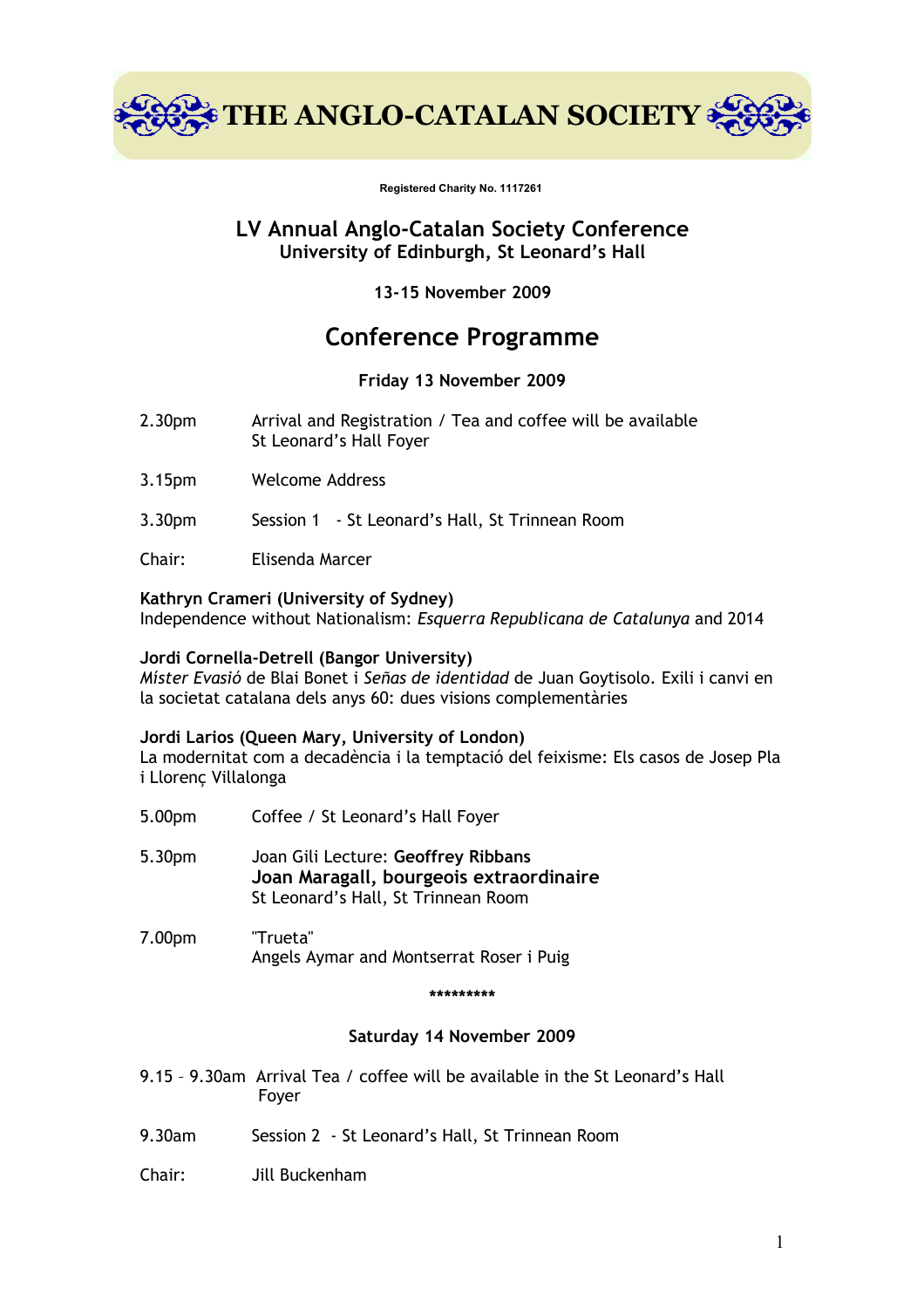**Josep-Anton Fernàndez (Universitat Oberta de Catalunya, Barcelona)** Queer Temporalities of Secrecy and Trauma: Ventura Pons's *Barcelona: Un Mapa*

## **Robert A. Davidson (University of Toronto)**

Barcelona is Different

#### **Anna Vives (University of Leicester)**

La imatge de la ciutat en la poesia de Joan Salvat-Papasseit, Carles Salvador i Carles Sindreu

| 11.00am            | Coffee - St Leonard's Hall Foyer                |
|--------------------|-------------------------------------------------|
| 11.30am            | AGM - St Leonard's Hall, St Trinnean Room       |
| 1.00 <sub>pm</sub> | Buffet Lunch - St Leonard's Hall Foyer          |
| 2.00 <sub>pm</sub> | Session 5 - St Leonard's Hall, St Trinnean Room |

Chair: Dominic Keown

**Eva Bru (Department of Hispanic Studies, University of Birmingham)** The Body as a Conflation of Discourses: The femme fatale in Mercè Rodoreda's Mirall trencat (1974)

## **Montserrat Lunati (Cardiff University)**

"Marriage of true minds": Dol i creativitat a *Un home de paraula* (2006), d'Imma Monsó

#### **Stewart King (Monash University, Australia)**

Keeping Up Appearances: Image and Performance in Teresa Solana's *Un crim imperfecte* and *Drecera al paradís*

- 3.30pm Coffee / tea St Leonard's Hall Foyer
- 4.00pm **Trobada entre el Centre Català d'Escòcia i l'Anglo Catalan Society** Chair: Josep Saval

## **Approximately 5.30 pm Visit to Scottish Parliament**

(Arrive at Parliament main entrance by 6.00pm. Tours (2) start at 6.10/6.15pm. Tour length - 45 minutes. Maximum 40 - Minimum 20 delegates. There will be English-speaking guides).

8.00pm Conference Dinner – St Leonard's Hall, St Trinnean Room

#### **\*\*\*\*\*\*\*\*\***

## **Sunday 15 November 2009**

9.45 – 10.00am Arrival Tea/coffee will be available in the St Leonard's Hall Foyer

- 10.00am Session 6 St Leonard's Hall, St Trinnean Room
- Chair: Josep-Lluís González